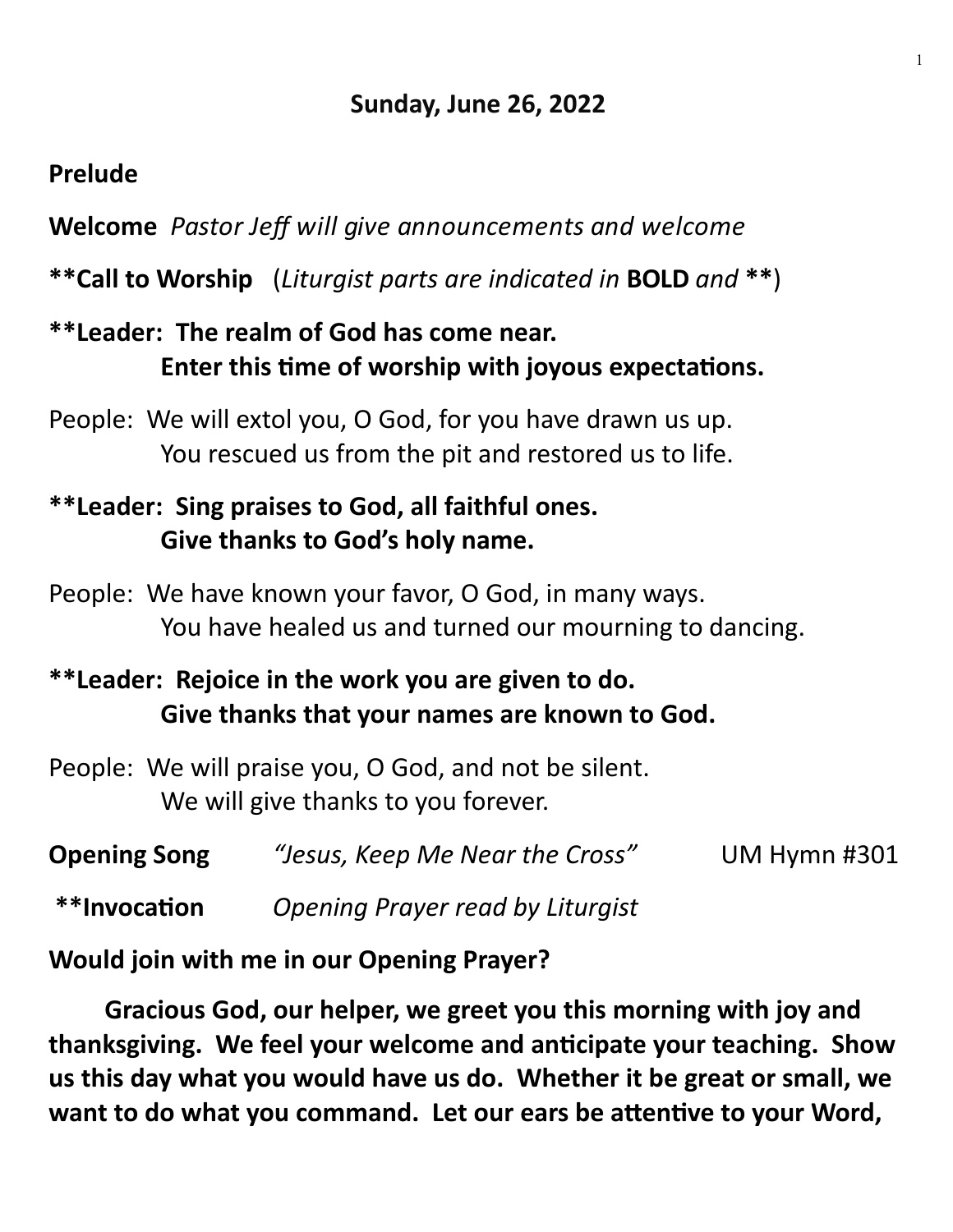**and our hearts be responsive to the opportunities you grant us to bear one another's burdens in the name of Jesus Christ. Amen.**

Prayers, the Lord's Prayer and Offering of Gifts *(Pastor Jeff will first do the prayers, Liturgist will read Invitation & pray)*

\*\***Invitation: Our offerings support the ministry of this church as we reach out together to announce the better way God intends for all of us. In our giving, we extend a welcome, practice hospitality, offer healing, become reapers in God's harvest, and extend the peace of God to the world. May our offerings honor the one who gives us all we have.**

**\*\*Will you pray with me? With gratitude for your gracious favor, we dedicate these gifts. May they help others as we have been helped. May they reach out in a spirit of gentleness to restore to community those who are alienated. May they announce to the world that the realm of God is among us, waiting to be claimed. By these resources, may your name be praised here and in many other places. Amen.**

| <b>Praise Song</b>  | "How Great Is Our God"       | <b>Chris Tomlin</b> |
|---------------------|------------------------------|---------------------|
| **Scripture Reading | <b>Galatians 6:1-16 NRSV</b> |                     |

**My friends, if anyone is detected in a transgression, you who have received the Spirit should restore such a one in a spirit of gentleness. Take care that you yourselves are not tempted. Bear one another's burdens, and in this way you will fulfil the law of Christ. For if those who are nothing think they are something, they deceive themselves. All must test their own work; then that work, rather than their neighbor's work, will become a cause for pride. For all must carry their own loads.**